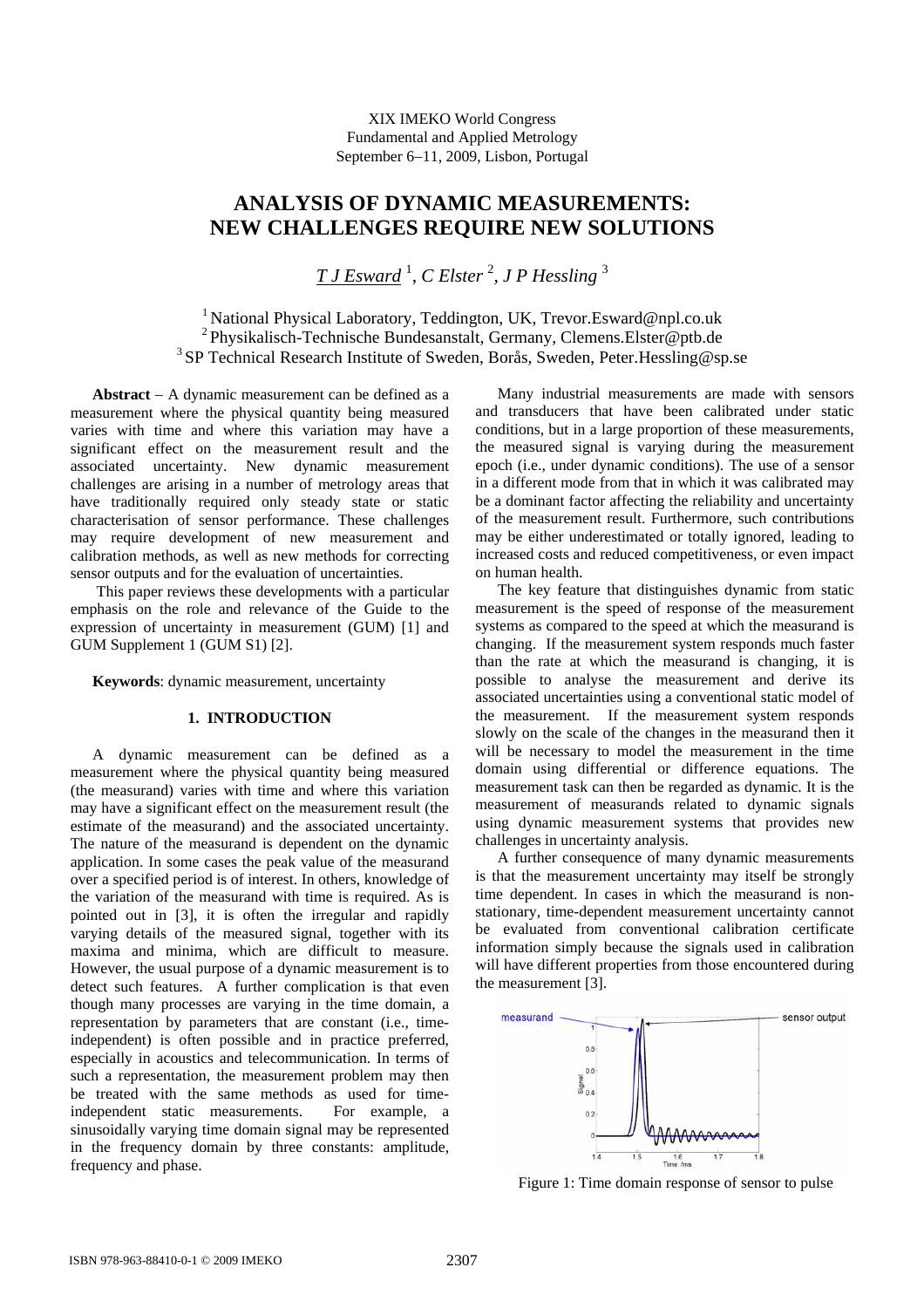Figure 1 demonstrates the uncertainty and error analysis problems that are observed in typical dynamic measurement systems. The sensor response incorporates a delay, it overor underestimates the height of the peak in the signal, and there may be ringing after the signal has ceased. As a result, the error signal (that is, the difference between the measurand and the sensor output) varies with time and can persist when the measurand is zero. Correcting the sensor output for such effects to obtain estimates of the measurand and assigning appropriate uncertainties to the estimates requires approaches of the kind outlined in section 4 below.

## **2. KEY APPLICATION AREAS**

The physical quantities of concern include, but are not limited to, mechanical applications such as pressure, force, torque, length, temperature and acceleration and various types of high and low power electrical measurements. Dynamic regimes of interest range from shock and impact processes, to cyclic and continuous or repetitive processes. In each of these areas new challenges arise in the design of sensors and their associated instrumentation, the design of suitable calibration standards and processes, and in traceability and uncertainty evaluation.

An example application area currently being tackled by the National Physical Laboratory (NPL), UK, the Physikalisch-Technische Bundesanstalt (PTB), Germany, and the Technical Research Institute of Sweden (SP) is the calibration of sensors that are employed to understand pressure changes in internal combustion engines. Internal combustion engines provide an environment with extreme operating conditions for reliable sensor operation. Engine development requires high frequency and amplitude measurements, e.g., 'knocking' produces in-cylinder pressure fluctuations with a duration of  $\sim 0.05$  ms resulting in a bandwidth of about 20 kHz. Fuel injection pressures up to 200 MPa are used in direct injection engine research. Pressure measurements are made during engine development to optimise fuel efficiency and reduce toxic emissions. Knowledge of the response of a sensor and its associated equipment (e.g., processing electronics, connectors and pipe work) is needed for the dynamic range of the measured parameter. Sensors can be supplied directly from the manufacturer with traceable calibrations but their response, at best, is only determined for an idealized transient pressure change of limited variation and is unlikely to be evaluated at the environmental conditions and signals encountered in an engine.

The engine developers need to be confident that sensors are reproducible and consistent, provide accurate measurements of peak pressures (especially for in-cylinder measurements), have a bandwidth (when connected with pipe-work and processing electronics) that is significantly higher than the pulse frequency (which can be up to 5 kHz) and have a sufficiently short response time to resolve the detailed behaviour of the injectors. To meet these requirements new calibration standards and new methods of delivering traceability, correction and well-defined measurement uncertainties are needed.

### **3. DYNAMIC METROLOGY AS A CONCEPT**

The aim of dynamic metrology is to bridge the gap between calibration as a discipline practised by metrology institutes and specialist calibration laboratories and scientists, engineers and designers who are facing new demands for more accurate and precise characterisation of dynamic systems. The concept includes:

- Methods for transferring the results of dynamic calibrations to measurements of interest;
- Dynamic calibration methods for various quantities and measurement systems;
- System analysis of complex measurements;
- Optimization of measurement systems;
- Dynamic correction of time-dependent measurements;
- Evaluation of time-dependent measurement uncertainty.

Dynamic metrology is inherently multi-disciplinary. It employs a wide range of mathematical and statistical techniques from signal processing, sampling and information theory, digital filter design, systems identification, correlation analysis and control engineering and it is the need to combine methods from this range of disciplines that makes dynamic metrology both interesting and challenging.

### **4. PROPOSED METHODOLOGIES**

Techniques currently being studied by the authors include time, frequency and Laplace domain methods for estimating the measurand and evaluating its associated uncertainty and for evaluating and correcting measurement errors, with a view to designing optimal correction methods that may be directly applied to the measured signal. Monte Carlo methods are also being studied both for simulating dynamic measurement systems to help in system design and in understanding the propagation of uncertainties through dynamic measurement systems. These methods are useful for the evaluation of uncertainty but they cannot supply means of dynamic correction, which in many cases are of interest for improving the performance.

Hessling [4,5] has proposed a method to synthesise digital signal correction filters to be used in an extended general dynamic calibration service. These are devised to recover the signal of interest. The method is applicable to all linear time invariant systems. The required processing is performed off-line, after the output signal has been acquired, allowing for an ideal stabilization by means of time-reversed filtering. By necessity, the measurement uncertainty will be time-dependent as the level of excitation of the system changes in time. As has been demonstrated [6], digital filters may likewise be utilized to derive the time-dependent sensitivities to input parameters, from which the dynamic measurement uncertainty can be determined. An approach to deriving the upper bounds of the dynamic error in the time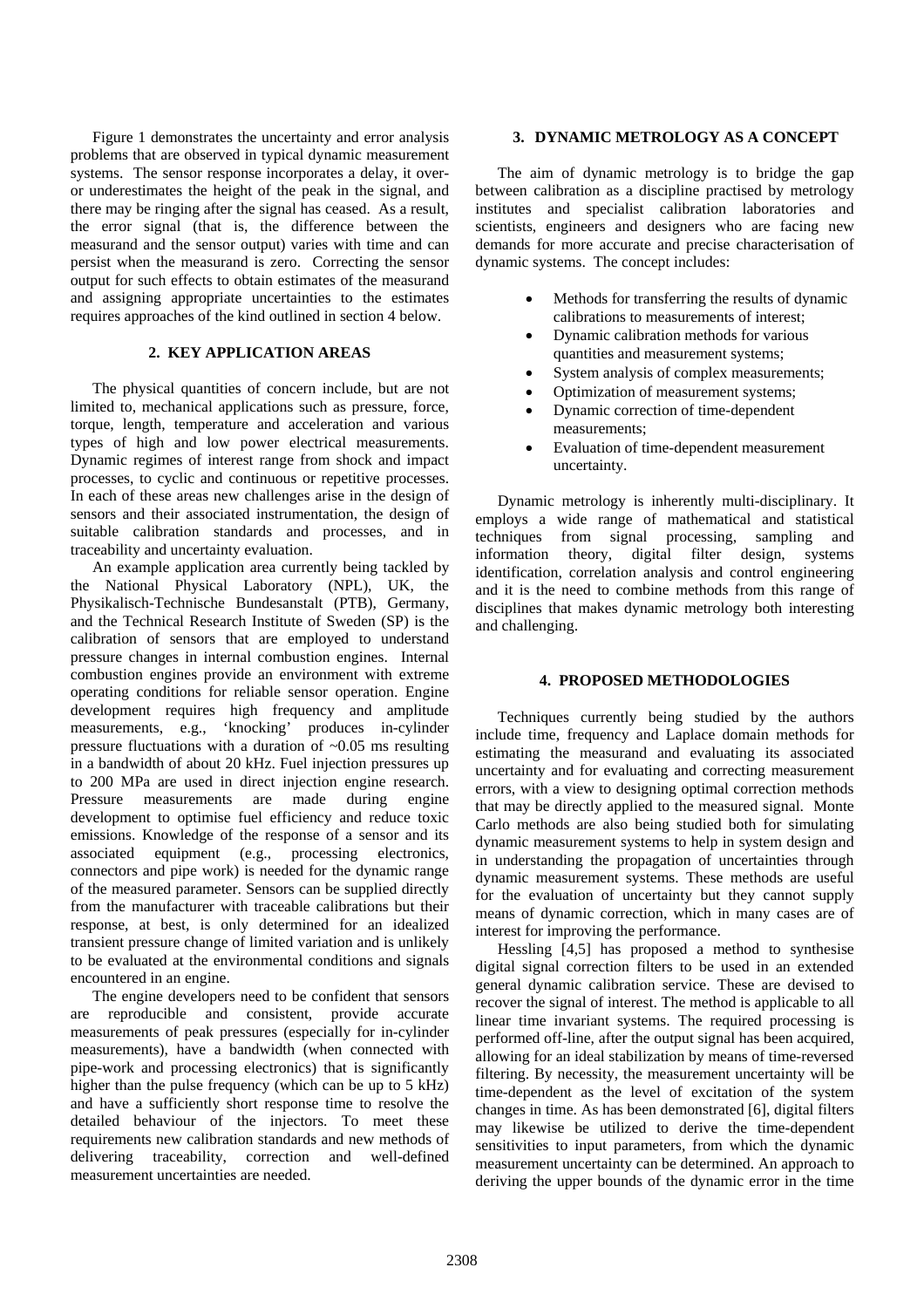domain, provided the complex-valued frequency response of the system is known, has also been proposed [7]. The methods have been demonstrated successfully on force and pressure transducer systems and on accelerometers.

A novel application of Hessling's approach to a challenging dynamic measurement task is the study of the vibrations experienced by bus passengers as a bus drives over road humps of the kind that are advocated by many traffic engineers as a means of reducing vehicle speeds. By considering the geometry of road humps and the mass and axle separation of buses, Hessling and his collaborators were able to 'calibrate' a moving vehicle by measuring the response of front and rear axles as it drove at various speeds over road humps of known height. The approach allows for analysis and optimisation of road hump geometry [8,9] but also vehicle design if a longer road profile instead of a single hump is considered. It has led to the development of a software tool that can be used to study the dynamic relationship between the road profile and vehicle motion in the time domain. The software uses digital filtering to obtain the vehicle response to a given road profile or conversely, the ideal road profile to give a required vehicle response.

Elster, Link and colleagues have applied methods of system identification to accelerometer measurements, supplemented by an uncertainty evaluation [10,11]. Similar to the approach of Hessling and also based on digital signal processing tools, Elster and Link suggested a method for constructing a correction filter applicable to a general linear time-invariant system [12,13]. While the resulting correction filters are causal and thus may be employed on-line, their construction is more involved than the procedures given by Hessling.

A further development has been a method for the evaluation of the dynamic uncertainty associated with the time-dependent estimate of the measurand, which is obtained by applying the correction filter [12,13]. This method is consistent with GUM and GUM S1, and it has been successfully applied to accelerometer calibration measurements [14].

In a recent paper [15] Link and Elster developed a method for evaluating the uncertainty associated with the output signal of an IIR filter when the input signal is corrupted by noise and the filter coefficients are uncertain. The method may be viewed as a direct application of the GUM for this task. A state-space approach is utilized to facilitate a first-order Taylor series expansion, and the derived calculation scheme enables real-time applications.

Georgakopoulos and colleagues developed a dynamic force standard for laboratory use that can provide traceable measurements of dynamic force for use in the calibration of fatigue testing instruments [16]. Such instruments are characterised by means of a combination of DC and AC electrical signals with specific amplitudes and frequency content. These signals are intended to simulate the electrical output of the strain gauge bridges used to monitor the forces applied to the sample under static (DC) and dynamic (AC) conditions. The authors describe how the required electronic instrumentation was made traceable to UK national electrical standards.

# **5. MONTE CARLO METHODS**

Monte Carlo methods have an important contribution to make to the analysis of dynamic measurement systems and their associated uncertainties. GUM S1 addresses the use of Monte Carlo methods in uncertainty evaluation [2]. The advantages of Monte Carlo methods are that they are applicable regardless of the nature of the measurement model, i.e., whether it is linear or non-linear, they make no assumptions about the distribution of the output quantity, calculation of sensitivity coefficients is not required and they can tackle complicated measurement models.

An example of recent work in which Monte Carlo methods have been applied successfully to the analysis of dynamic measurement problems is the simulation of a lockin amplifier measurement system reported by NPL [17]. An executable version of the simulation software can be downloaded from the NPL web site [19].

Wübbeler and colleagues have examined the evaluation of measurement uncertainty using the Monte Carlo method and compared the results with a conventional GUM approach [18]. The paper concludes that the Monte Carlo method is well suited to uncertainty calculation and should be employed when the assumptions made in the conventional method of the GUM do not apply. However, a limitation of current Monte Carlo approaches is that they can generally only be applied off-line and are unsuitable when real time on-line results are required.

### **6. EURAMET COLLABORATION**

The authors have recently established a EURAMET (European Association of National Metrology Institutes) interdisciplinary metrology project entitled "Development of methods for the evaluation of uncertainty in dynamic measurements" (EURAMET Technical Committee for Interdisciplinary Metrology project no. 1078). The goal of the project is to develop methods for the evaluation of measurement uncertainty and related aspects in dynamic measurements. The methods are intended to align with the Guide to the expression of uncertainty in measurement [1]. The output of the project will include methods for improving the analysis of dynamic measurements demonstrated by means of example applications. The project holds regular workshop meetings to discuss and publicise new research and participation in these events is invited.

Presentations from the November 2008 meeting are available online [20].

### **7. CONCLUSIONS**

New developments in dynamic measurement are presenting some apparently complex problems of correction and uncertainty evaluation. Many of these can be tackled through modelling, simulation and system identification methods, which provide powerful methods of wide applicability. Monte Carlo methods are a useful and general tool for understanding dynamic problems. In addition, new sensors, transducers and calibration methods may be also be